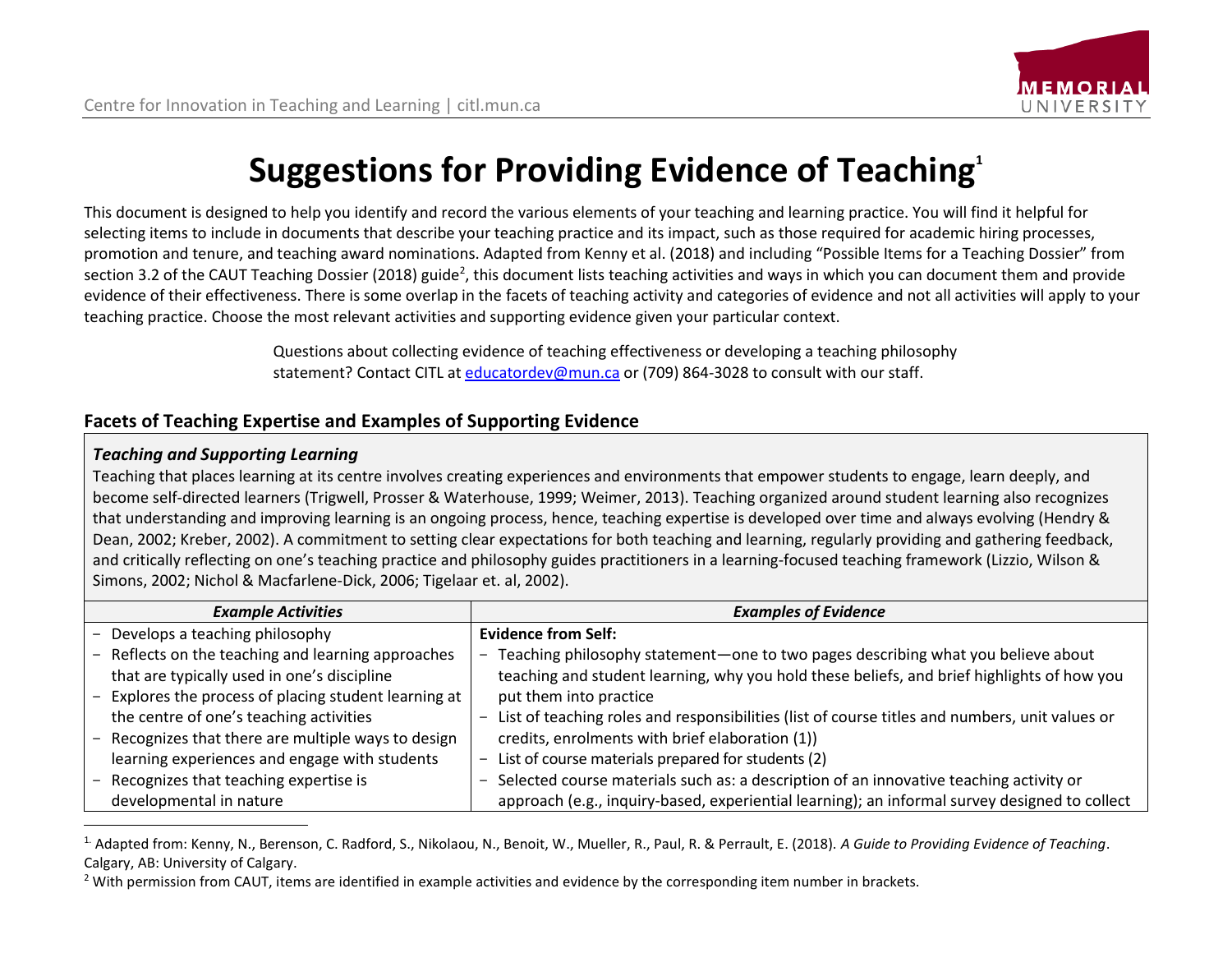| - Reads about teaching and learning approaches       | feedback on a novel teaching activity; a lesson plan for an interactive class; an excerpt from  |
|------------------------------------------------------|-------------------------------------------------------------------------------------------------|
| and activities                                       | a course outline; an assignment description; a grading rubric; a learning resource or materials |
| - Tries new teaching and learning approaches and     | - Information on one's availability to students and evidence of prompt and effective            |
| activities                                           | correspondence via e-mail (3)                                                                   |
| - Intentionally aligns course components (i.e.,      | - Report on identification of student difficulties and encouragement of student participation   |
| learning goals, learning activities, assessment      | in courses or programs (4)                                                                      |
| strategies)                                          | - Statement about quizzes and examination items being keyed to instructional objectives (6)     |
| - Develops educational experiences with a range of   | Reflections on one's teaching, including evidence collected from students and colleagues-       |
| learners in mind                                     | how these strategies and supporting material link back to your teaching philosophy, what        |
| - Designs participatory learning activities          | they say about your strengths and accomplishments, what you've learned and how you will         |
| - Encourages students to apply their learning in     | continue to grow and improve                                                                    |
| novel contexts                                       | - Invitations to teach from outside agencies (37)                                               |
| - Designs assessment strategies that provide clear   | - Short and long-term teaching goals                                                            |
| criteria and timely feedback                         |                                                                                                 |
| - Establishes appropriate course workload            | <b>Evidence from Students:</b>                                                                  |
|                                                      |                                                                                                 |
| requirements to challenge students while             | - Student scores on teacher-made or standardized tests, possibly before and after a course      |
| ensuring adequate time and support                   | has been taken as evidence of learning (7)                                                      |
| - Collects feedback at various times from a variety  | - Intentional formative/midterm feedback collected from students                                |
| of sources                                           | - Formal faculty feedback/evaluation form data (e.g., student comments)                         |
| - Uses student feedback to adjust teaching practices | Written comments received during the term or after a course has been completed (26)             |
| - Shares teaching philosophy with colleagues and     | Samples of student work (e.g., exemplars, successive drafts, student laboratory workbooks       |
| students                                             | and other kinds of workbooks or logs (8), student essays, creative work, projects, and field-   |
| - Begins to gather evidence for a dossier that       | work reports (9))                                                                               |
| documents one's effectiveness and growth             | - Student achievements directly related to one's teaching and learning activities (i.e., career |
| - Takes steps to emphasize the interrelatedness      | placement, grad school admission, publications, presentations)                                  |
| and relevance of different kinds of learning (5)     | - Record of students who select and succeed in advanced courses of study in the field (10)      |
| - Creates opportunities for students to become       | - Record of students who elect to take another course with you (11)                             |
| aware of the conditions that best support their      | - Honours received such as being nominated or named "teacher of the year" (32)                  |
| learning                                             | - Teaching awards received from student bodies (e.g., MUNSU Award for Excellence in             |
| - Engages students as collaborators or partners in   | Teaching and Outstanding Contribution to Student Life)                                          |
| the classroom (e.g., includes students in course     | - Selective and purposeful informal feedback from learners that speak directly to specific      |
| and assignment design)                               | teaching practices and/or impact                                                                |
| - Contributes to course development and              | - Letters of support from former students (no longer teaching or in a supervisory relationship) |
| improvement (29)                                     | Reports from employers of students (e.g., in a work-study or cooperative program) (36)          |
| - Prepares a textbook or other instructional         |                                                                                                 |
| materials such as on-line 'courseware' (24)          | <b>Evidence from Colleagues/Peers:</b>                                                          |
| - Formally and informally shares course materials    | Teaching observation documents (e.g., teaching squares)                                         |
| and teaching approaches with colleagues              | - Records from formal or informal review of course materials from peers                         |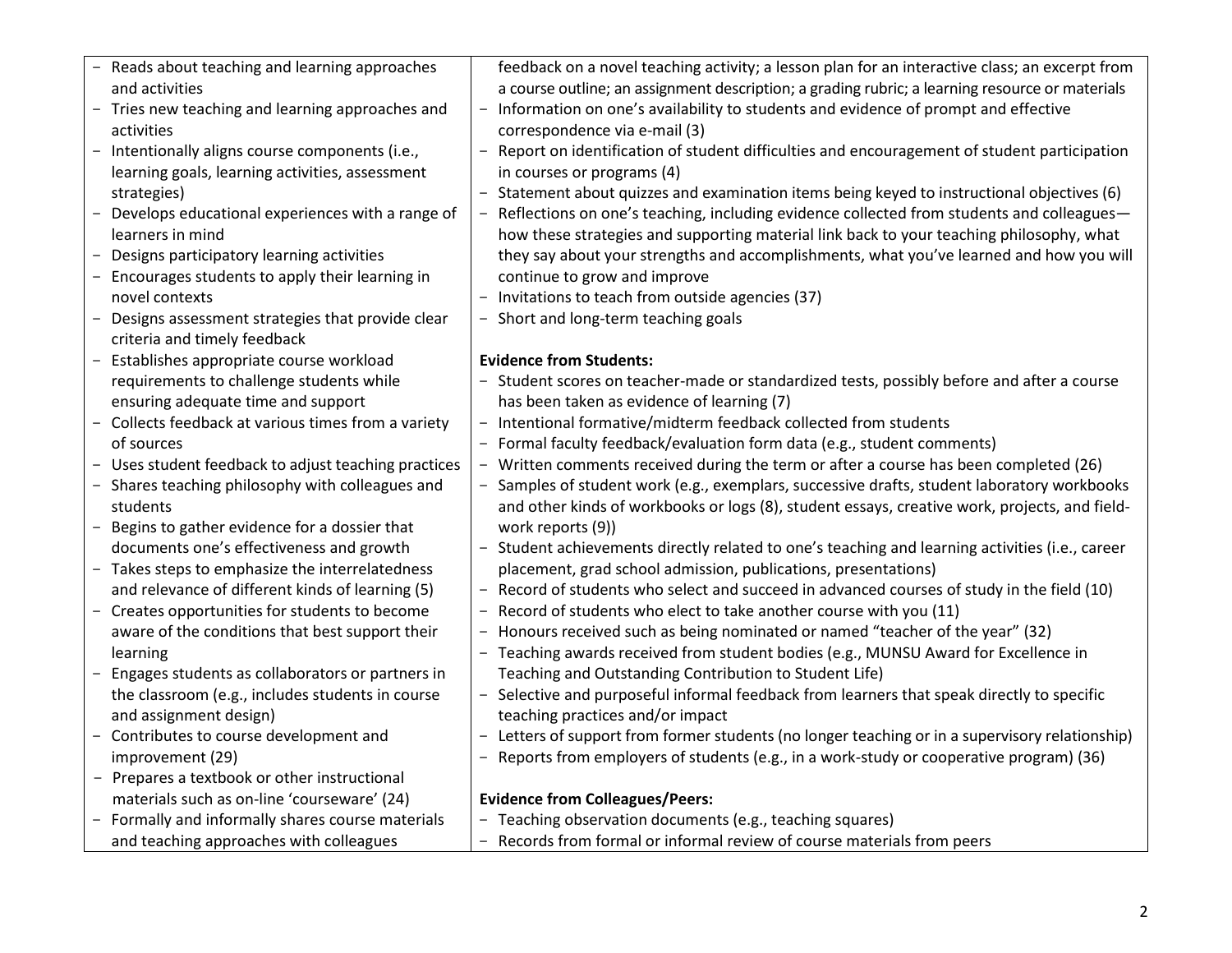| same course (27)<br>- Selective and purposeful informal feedback from colleagues that speak directly to specific<br>teaching practices and/or impact<br>is a prerequisite (28)<br>- Statement about teaching achievements from administrators at one's own institution or<br>another institution (33)<br>- Teaching awards (title, description, nomination process, and criteria of award)<br>Invitations to teach<br>Peer-reviewed publications related to teaching and learning<br>Peer feedback from clinical practicum and/or preceptorship feedback<br>Cooperative work placement supervisor feedback regarding student learning and<br>development<br>Invitations based on one's reputation as a teacher, such as media interviews on successful<br>teaching innovation (39) | - Situates one's courses within broader curriculum<br>planning processes | Letters of support from colleagues<br>Statements from colleagues who have observed teaching either as members of a teaching<br>team or as independent observers of a particular course, or who teach other sections of the<br>- Written comments from those who teach courses for which a particular course one teaches |
|------------------------------------------------------------------------------------------------------------------------------------------------------------------------------------------------------------------------------------------------------------------------------------------------------------------------------------------------------------------------------------------------------------------------------------------------------------------------------------------------------------------------------------------------------------------------------------------------------------------------------------------------------------------------------------------------------------------------------------------------------------------------------------|--------------------------------------------------------------------------|-------------------------------------------------------------------------------------------------------------------------------------------------------------------------------------------------------------------------------------------------------------------------------------------------------------------------|
|------------------------------------------------------------------------------------------------------------------------------------------------------------------------------------------------------------------------------------------------------------------------------------------------------------------------------------------------------------------------------------------------------------------------------------------------------------------------------------------------------------------------------------------------------------------------------------------------------------------------------------------------------------------------------------------------------------------------------------------------------------------------------------|--------------------------------------------------------------------------|-------------------------------------------------------------------------------------------------------------------------------------------------------------------------------------------------------------------------------------------------------------------------------------------------------------------------|

#### *Supervision and Mentorship*

Supervision or mentorship is characterized as a positive, respectful, mutually-beneficial relationship that supports the teaching and academic development of both mentor and mentee (Mathias, 2005). Mentoring relationships foster self-exploration, career advancement, intellectual development, enhanced confidence and competence, social and emotional support, academic citizenship and socialization, information sharing, and professional identity formation (Johnson, 2007; Schlosser et al., 2011; Foote and Solem, 2009). Mentorship typically occurs between an experienced faculty member and a less experienced colleague, student or postdoctoral scholar, but can also occur in a group context (Phillips, Dennison, Cox, 2015). Developed formally (i.e., structured programs) or informally, mentorship focuses on topics most relevant to the mentor and mentee. Supervisors are mentors and more. "Supervisor" means a qualified individual, who is normally an Academic Staff Member, who serves as the primary mentor to a Graduate Student, oversees the Graduate Student's academic progress, and serves as chair of the Graduate Student's supervisory committee, where applicable. Supervision is a professional relationship which includes an aspect of accountability for both supervisor and supervisee. Supervisors not only provide academic supervision (research and writing), they are also expected to mentor students in career development (securing funding, dissemination, professional and collaborative skills) (CAGS, 2008).

| <b>Example Activities</b>                         | <b>Examples of Evidence</b>                                                                  |
|---------------------------------------------------|----------------------------------------------------------------------------------------------|
| - Recognizes value of mentorship as a relational  | <b>Evidence from Self:</b>                                                                   |
| and reciprocal process                            | Supervision and mentorship philosophy statement, including connections with teaching         |
| - Identifies areas where mentorship is needed for | philosophy                                                                                   |
| one's own growth and development                  | - List of undergraduate and graduate students and post-doctoral scholars formally supervised |
| - Explores mentoring opportunities and resources  | or mentored and a description of roles/responsibilities                                      |
| - Seeks mentorship in a variety of contexts       | - Self-developed mentorship/supervision structures, frameworks, or processes                 |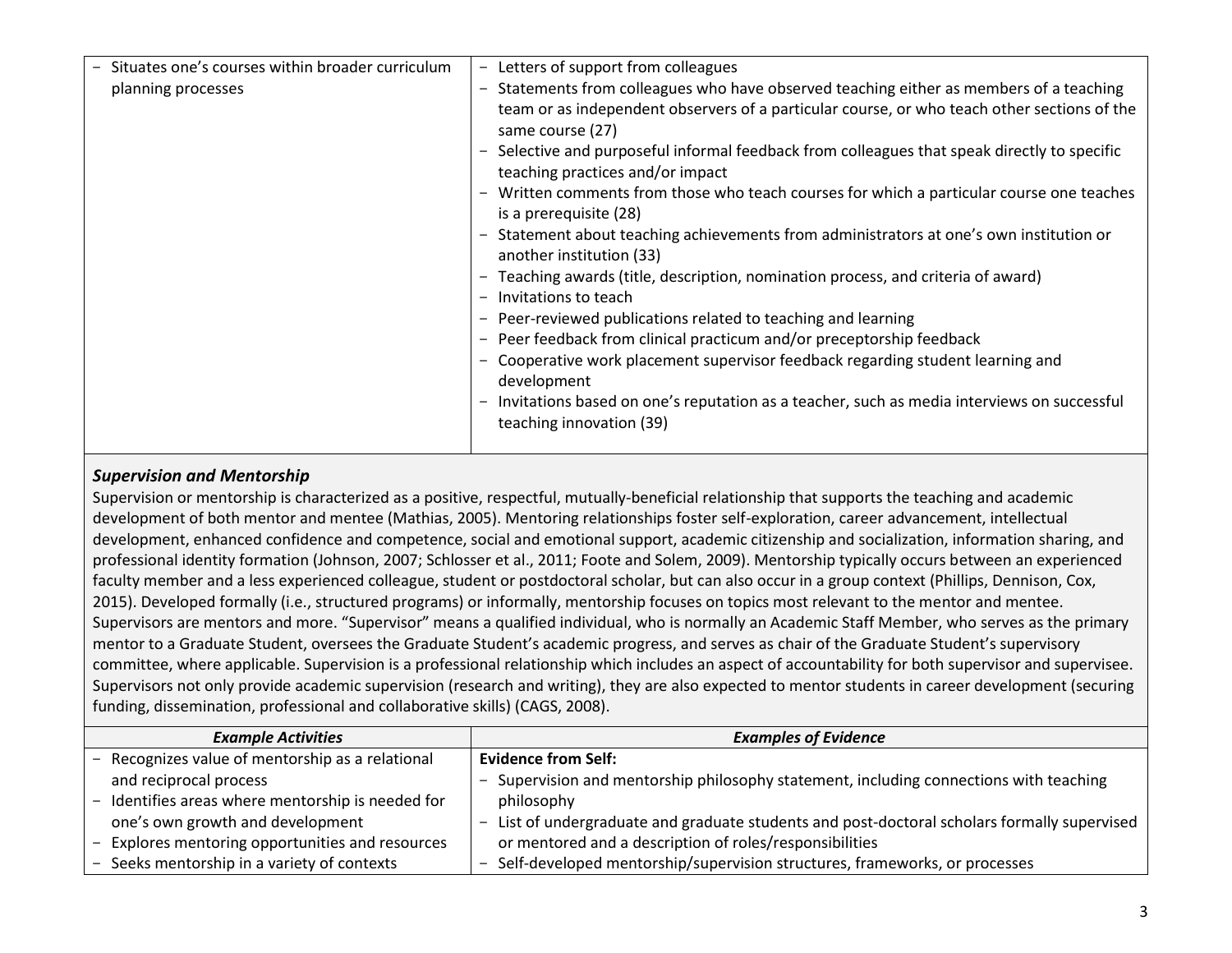| Builds a mentorship network<br>Develops rapport, trust, and respect with mentors<br>Engages with mentors regularly<br>Reflects on and documents the influence of<br>$\overline{\phantom{0}}$<br>mentorship in one's professional growth<br>- Collaborates on specific teaching and learning<br>activities with a mentor<br>Becomes a mentor for others<br>Gives help to colleagues on teaching<br>improvement (14)<br>Develops a mentorship identity and philosophy<br>that reflects the reciprocity of mentoring<br>relationships<br>- As a mentor, facilitates dialogue, outwardly<br>encourages others, shares advice and resources,<br>and models and promotes self-exploration and<br>growth with mentees<br>- Initiates discussion about academic culture,<br>governance, politics, and institutional processes<br>through mentorship<br>- Creates departmental or group mentorship<br>programs, networks, and communities<br>- Develops and creates mentorship resources for<br>others<br>- Sets up or runs a successful internship program<br>(13)<br>Effectively supervises Honour's, Master's, or Ph.D.<br>theses (12)<br>- Demonstrates being accessible to supervised<br>students<br>Ensures regular monitoring and feedback for<br>supervisees | List of undergraduate and graduate students and post-doctoral scholars informally<br>$-$<br>supervised or mentored and a description of roles/responsibilities supervision and<br>mentoring outside of a course (e.g., students seeking advice, job searches, graduate<br>applications, community activities, student club activities, reference letters)<br>- Description of mentorship provided for peers (e.g., discussing teaching approaches,<br>reviewing and sharing course outlines and course materials)<br>Description of mentorship sought out and obtained from peers (e.g., asking for advice on<br>$ \,$<br>evaluation methods, course content, approaches)<br>- Presentations and publications on supervision or mentoring<br>Support to students for presentations and publications (scholarship)<br>- Written agreements made with students to support mentorship and supervision activities<br>(e.g., monthly meetings, regular feedback, setting timelines)<br>- Reflections on your mentorship and supervision and other evidence (i.e., evidence from<br>students and colleagues)-how these strategies and supporting material link back to your<br>supervision philosophy, what they say about your strengths and accomplishments, what<br>you've learned and how you will continue to grow and improve<br><b>Evidence from Students:</b><br>- Graduate feedback (34)<br>- Comments made about supervision/mentoring activities on formal evaluations (if<br>applicable)<br>- Selective and purposeful informal feedback from learners that speak directly to specific<br>supervision and mentorship practices and/or impact<br>- Letters of support from former students (no longer teaching or in a supervisory relationship)<br>- Information about student activities and achievements related to one's supervision and<br>mentoring (e.g., job placement, graduate school admission, presentations made)<br><b>Evidence from Colleagues/Peers:</b><br>- Selective and purposeful informal feedback from colleagues that speak directly to specific<br>supervision and mentorship practices and/or impact<br>- Statements from colleagues at other institutions on such matters as how well students have<br>been prepared for graduate studies (30)<br>- Letters of support from colleagues<br>- List and description of awards received for mentorship and supervision<br>- Requests to review course materials or give mentorship feedback/advice on teaching activities<br>- Requests from broader community to mentor for specific teaching and learning resources |
|-------------------------------------------------------------------------------------------------------------------------------------------------------------------------------------------------------------------------------------------------------------------------------------------------------------------------------------------------------------------------------------------------------------------------------------------------------------------------------------------------------------------------------------------------------------------------------------------------------------------------------------------------------------------------------------------------------------------------------------------------------------------------------------------------------------------------------------------------------------------------------------------------------------------------------------------------------------------------------------------------------------------------------------------------------------------------------------------------------------------------------------------------------------------------------------------------------------------------------------------------------------|---------------------------------------------------------------------------------------------------------------------------------------------------------------------------------------------------------------------------------------------------------------------------------------------------------------------------------------------------------------------------------------------------------------------------------------------------------------------------------------------------------------------------------------------------------------------------------------------------------------------------------------------------------------------------------------------------------------------------------------------------------------------------------------------------------------------------------------------------------------------------------------------------------------------------------------------------------------------------------------------------------------------------------------------------------------------------------------------------------------------------------------------------------------------------------------------------------------------------------------------------------------------------------------------------------------------------------------------------------------------------------------------------------------------------------------------------------------------------------------------------------------------------------------------------------------------------------------------------------------------------------------------------------------------------------------------------------------------------------------------------------------------------------------------------------------------------------------------------------------------------------------------------------------------------------------------------------------------------------------------------------------------------------------------------------------------------------------------------------------------------------------------------------------------------------------------------------------------------------------------------------------------------------------------------------------------------------------------------------------------------------------------------------------------------------------------------------------------------------------------------------------------------------------------------------------------------------------------------|
|                                                                                                                                                                                                                                                                                                                                                                                                                                                                                                                                                                                                                                                                                                                                                                                                                                                                                                                                                                                                                                                                                                                                                                                                                                                             | and/or support                                                                                                                                                                                                                                                                                                                                                                                                                                                                                                                                                                                                                                                                                                                                                                                                                                                                                                                                                                                                                                                                                                                                                                                                                                                                                                                                                                                                                                                                                                                                                                                                                                                                                                                                                                                                                                                                                                                                                                                                                                                                                                                                                                                                                                                                                                                                                                                                                                                                                                                                                                                    |
|                                                                                                                                                                                                                                                                                                                                                                                                                                                                                                                                                                                                                                                                                                                                                                                                                                                                                                                                                                                                                                                                                                                                                                                                                                                             |                                                                                                                                                                                                                                                                                                                                                                                                                                                                                                                                                                                                                                                                                                                                                                                                                                                                                                                                                                                                                                                                                                                                                                                                                                                                                                                                                                                                                                                                                                                                                                                                                                                                                                                                                                                                                                                                                                                                                                                                                                                                                                                                                                                                                                                                                                                                                                                                                                                                                                                                                                                                   |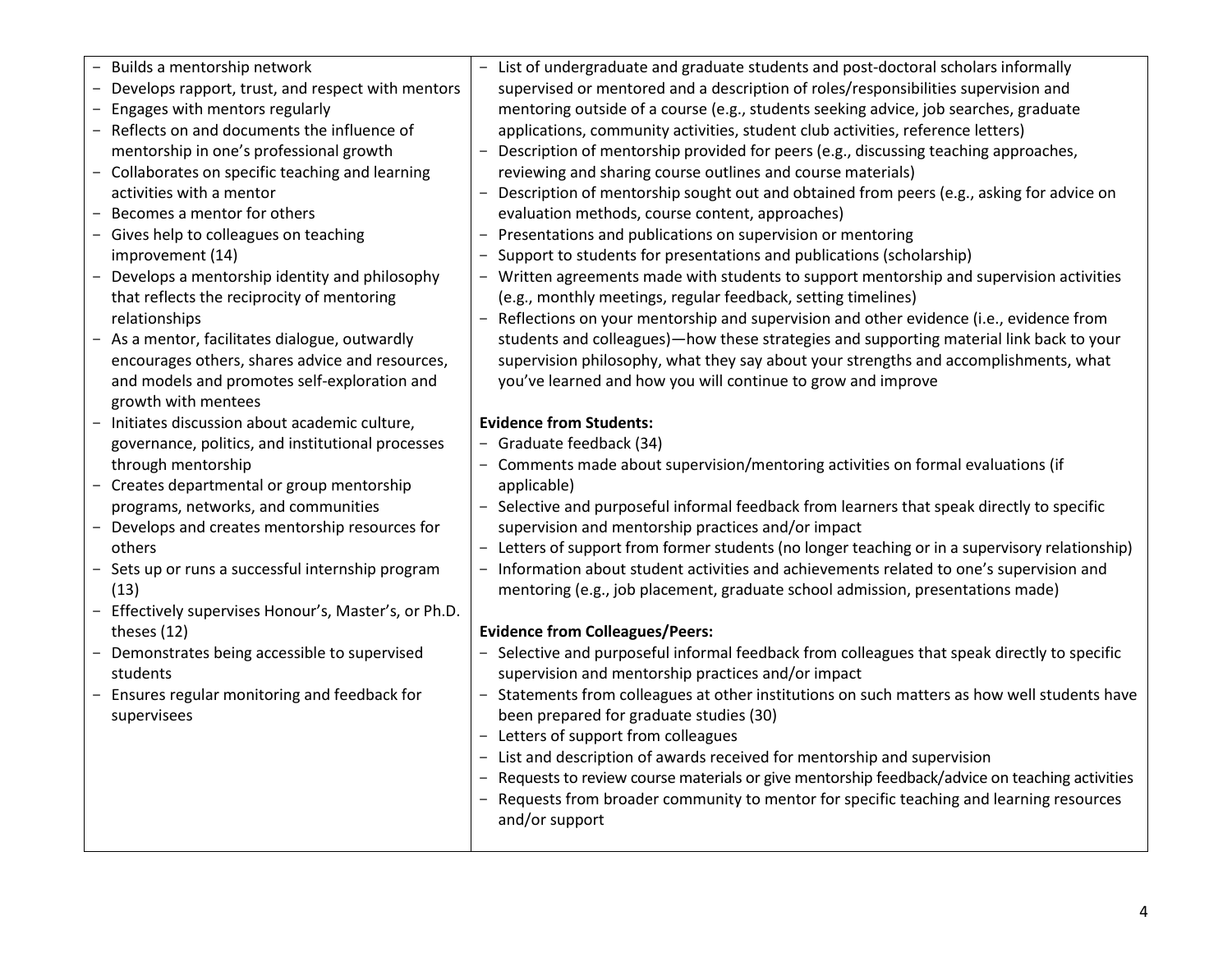#### *Professional Learning and Development*

Professional learning and development of practice is a key component of expert practice and contributes to teacher reflective practice. Reflective practice and participation in formal and informal professional development is linked to improved student learning outcomes and engagement as well as improved experiences for teachers (Carmichael, 2012). Professional development includes engaging in formal processes such as conferences, seminars, workshops, courses, or programs on teaching and learning, and collaborative learning among members of a community. Professional learning can also occur in informal contexts such as discussions among work colleagues, independent reading and research, observations of a colleague's work, or other learning from a peer (Arthur, 2016).

| <b>Example Activities</b>                            | <b>Examples of Evidence</b>                                                                                 |
|------------------------------------------------------|-------------------------------------------------------------------------------------------------------------|
| Identifies potential professional learning           | <b>Evidence from Self:</b>                                                                                  |
| opportunities                                        | - Documentation of participation in seminars, workshops, and professional meetings                          |
| Becomes involved in an association or society        | intended to improve teaching (21)                                                                           |
| concerned with the improvement of teaching (20)      | - Products or documents related to professional learning activities (e.g., outcomes from a                  |
| Identifies learning interests/topics/themes          | community of practice)                                                                                      |
| Recognizes that professional learning and            | - Record of the changes resulting from self-evaluation (15)                                                 |
| development is ongoing throughout one's career       | Description of instructional innovations attempted and evaluation of their effectiveness (16)               |
| Uses general support services such as the            | Details of courses, workshops, and activities designed and delivered to peers (e.g., number<br>$ \,$        |
| teaching and learning centre in improving one's      | of attendees, level of involvement, goal, whether it was departmental, faculty, university-                 |
| teaching (22)                                        | wide, regional, national or international)                                                                  |
| Engages in professional learning opportunities       | - Reflection on why you engaged in professional learning—what you learned and how you                       |
| (e.g., conferences, workshops, communities of        | incorporated this into your teaching practice, how these learnings have influenced your                     |
| practice, teaching/facilitation square,              | beliefs about teaching and learning                                                                         |
| facilitation/coaching development opportunities)     | - Reflection aligning professional development activities with evidence from students                       |
| Reads journals on improving teaching and             | - Semester/annual reflective memo-reflection on learning, strengths, and areas for growth                   |
| attempts to implement acquired ideas (17)            | - Professional development goals (short and long-term)                                                      |
| Reviews new teaching materials for possible          |                                                                                                             |
| application including exchanges course materials     | <b>Evidence from Students:</b>                                                                              |
| with a colleague from another institution (18)       | Student comments that relate to practices that you implemented from professional                            |
| Critically reflects on and documents professional    | learning activities                                                                                         |
| learning and development (e.g., in discussions       |                                                                                                             |
| with colleagues, to self-assess, to incorporate into | <b>Evidence from Colleagues/Peers:</b>                                                                      |
| practice, to include in annual reviews, tenure and   | - Peer comments that relate to practices that you implemented from professional learning                    |
| promotion processes, awards, teaching dossiers)      | activities                                                                                                  |
| Applies learning to practice and critically reflects | - Letters of support from colleagues (e.g., reflections on what they have learned from you)                 |
| on that experience                                   | Documents and feedback from peer teaching observations or teaching squares (27)<br>$\overline{\phantom{0}}$ |
| Discusses learning with others                       |                                                                                                             |
| Designs, develops, and implements professional       |                                                                                                             |
| learning opportunities for colleagues                |                                                                                                             |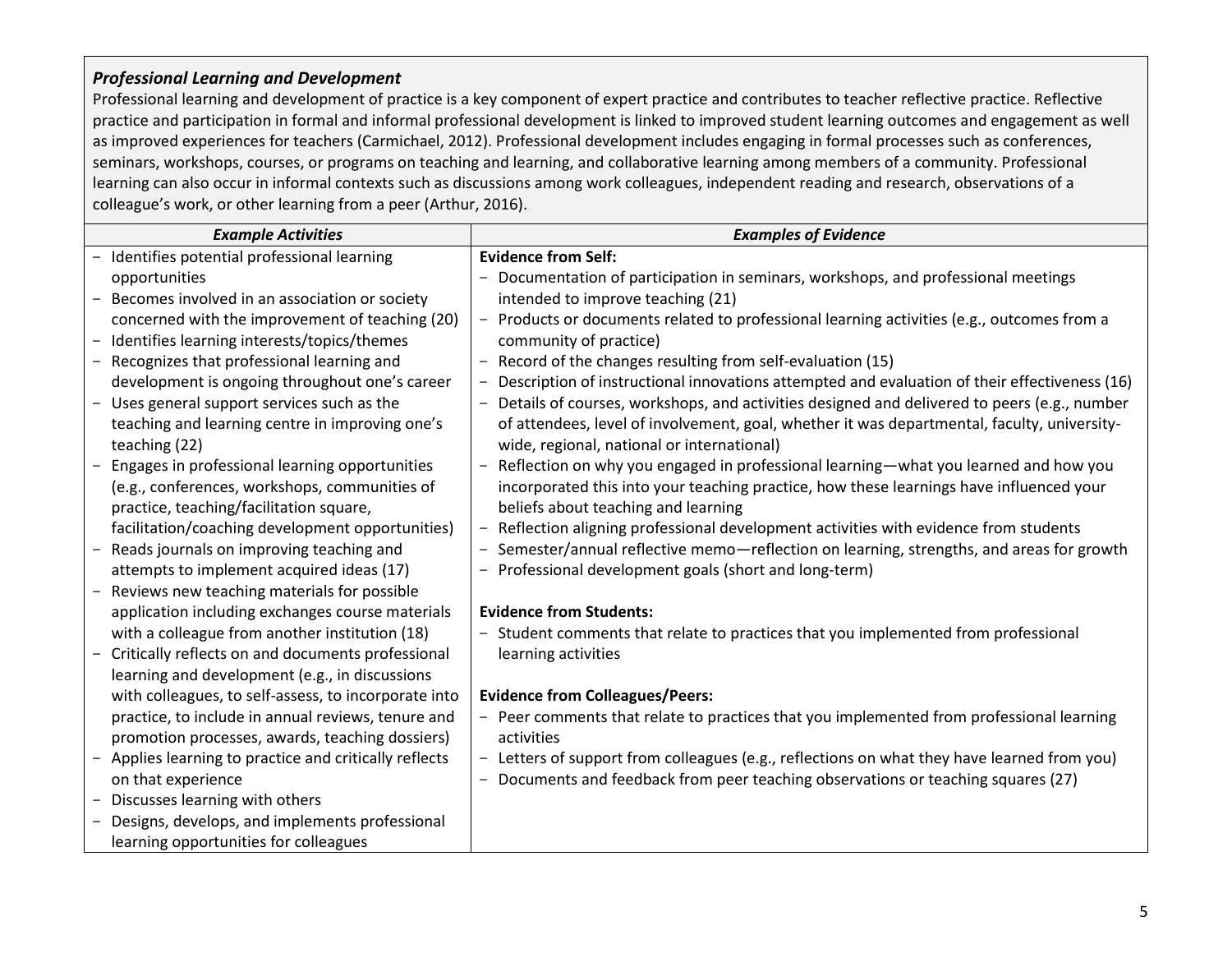| practice of professional learning to the broader<br>educational community |
|---------------------------------------------------------------------------|
|---------------------------------------------------------------------------|

### *Educational Leadership*

Educational leaders influence change and implement initiatives to strengthen teaching and learning practices, communities, and cultures (Keppell, O'Wyer, Lyon & Childs, 2010; Mårtensson & Roxa, 2016). They share their expertise to inspire and help others strengthen their teaching practices; implement strategic programs, initiatives and policies to improve teaching and student learning; advocate for positive change; and lead institutions, faculties, and committees to continuously improve postsecondary education (Creanor, 2014; Mårtensson & Roxa, 2016; Taylor, 2005). Educational leadership is demonstrated through formal leadership roles (e.g., committee chairs, department heads), structures and responsibilities, and through leadership activities that may not be formally identified as part of one's teaching responsibilities (Creanor, 2014; Jones, Lefoe, Harvey & Ryland, 2012; Mårtensson & Roxa, 2016).

| <b>Example Activities</b>                         | <b>Examples of Evidence</b>                                                                     |
|---------------------------------------------------|-------------------------------------------------------------------------------------------------|
| Identifies opportunities to participate in        | <b>Evidence from Self:</b>                                                                      |
| governance processes that relate to teaching and  | Description of engagement in institutional processes and strategy/planning sessions related     |
| learning                                          | to teaching and learning                                                                        |
| Aligns one's teaching and curriculum to support   | Description of initiatives developed and or led to help enable other instructors' (e.g., peers, |
| institutional, program, and departmental          | teaching assistants, postdoctoral scholars, or other members of instructional teams) growth     |
| priorities                                        | as educators (e.g., workshops, communities of practice, reading groups, lunch and learns)       |
| Participates in governance committees, working    | Examples or excerpts from learning materials from these initiatives that demonstrate            |
| groups, and processes related to teaching and     | one's beliefs about educational leadership (e.g., facilitation plans, planning                  |
| learning (e.g., teaching and learning committees, | documents)                                                                                      |
| curriculum review committees, appeals panels)     | Description of formal or informal mentorship of peers, teaching assistants, or other            |
| Participates in policy development,               | members of instructional teams                                                                  |
| implementation, and/or evaluation surrounding     | Description of contributions to teaching and learning committees, working groups, task          |
| teaching and learning                             | forces, and curriculum committees at various levels, including leadership roles                 |
| Brings forward issues as feedback to improve      | ■ Example outcomes from one's leadership and work on committees and working groups              |
| program, department, or institutional teaching    | related to teaching and learning (e.g., policy, resource development, reports)                  |
| and learning approaches, communities, and         | Description of formal educational leadership roles (e.g., Associate Dean Undergrad,             |
| contexts                                          | Department Head)                                                                                |
| Participates in course or curriculum development  | List and description of invitations to speak at local, national, or international               |
| (23)                                              | conferences/events related to educational leadership                                            |
| Participates in institutional processes, surveys, | Philosophy statement that describes one's beliefs about and approaches to educational           |
| and strategy sessions related to teaching and     | leadership                                                                                      |
| learning                                          |                                                                                                 |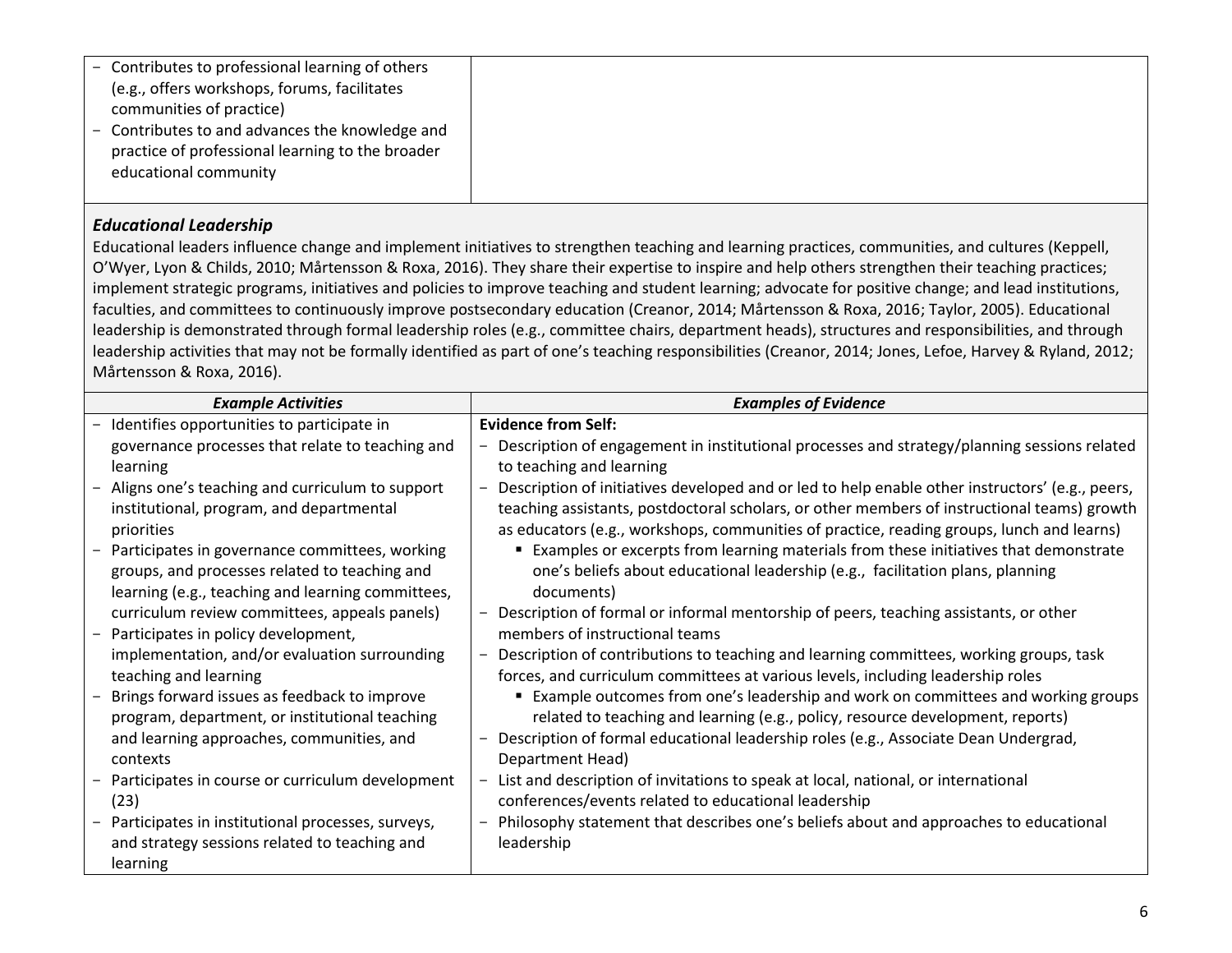| - Leads development and implementation of           | - Description of accepted invitations to consult on, review, or contribute to the development                                                                                                                      |
|-----------------------------------------------------|--------------------------------------------------------------------------------------------------------------------------------------------------------------------------------------------------------------------|
| teaching and learning initiatives at a variety of   | of internal or external academic programs                                                                                                                                                                          |
| levels (e.g., departmental, faculty, university,    | - Invitations to contribute to the teaching literature (38)                                                                                                                                                        |
| national, international)                            | - Description of accepted invitations to act as a visiting teaching and learning scholar at                                                                                                                        |
| - Creates and leads initiatives to help colleagues  | another institution                                                                                                                                                                                                |
| strengthen their teaching practices                 | - Reflection on how your educational leadership contributions relate to your teaching philosophy,                                                                                                                  |
| - Creates and leads opportunities for colleagues to | your strengths, what you have learned, and how you hope to further grow and develop                                                                                                                                |
| network and share experiences, and for              |                                                                                                                                                                                                                    |
| communities of practice to develop (e.g., journal   | <b>Evidence from Students:</b>                                                                                                                                                                                     |
| clubs, online collaborations, in-person networks)   | - Evaluation data (e.g., student engagement data, retention or admission rates) that relate to                                                                                                                     |
| - Holds formal leadership roles that advance        | one's educational leadership contributions                                                                                                                                                                         |
| teaching and learning (e.g., committees, curricular | - Letters of support from former students that speak to one's educational leadership                                                                                                                               |
| reviews, working groups)                            | activities (no longer teaching or in a supervisory relationship)                                                                                                                                                   |
| Facilitates planning related to teaching and        | - Selective and purposeful informal feedback from learners that speak directly to specific                                                                                                                         |
| learning                                            | educational leadership practices and/or impact                                                                                                                                                                     |
| Formally and informally shares course materials     |                                                                                                                                                                                                                    |
| and teaching approaches with colleagues             | <b>Evidence from Colleagues/Peers:</b>                                                                                                                                                                             |
| Situates their courses within broader curriculum    | - Teaching and learning workshop participant evaluation data, including qualitative                                                                                                                                |
| planning processes                                  | comments                                                                                                                                                                                                           |
|                                                     | - Example assessment reports from external accreditation or program review committees                                                                                                                              |
|                                                     | - Requests for advice or acknowledgement of advice received by a committee on teaching or                                                                                                                          |
|                                                     | similar body (31)                                                                                                                                                                                                  |
|                                                     | - Letters of support from colleagues, senior administrators, or collaborators that speak to                                                                                                                        |
|                                                     | one's educational leadership contributions and impact                                                                                                                                                              |
|                                                     | - Letters of support from committee/working group members that speak to one's                                                                                                                                      |
|                                                     |                                                                                                                                                                                                                    |
|                                                     |                                                                                                                                                                                                                    |
|                                                     |                                                                                                                                                                                                                    |
|                                                     | educational leadership contributions and impact<br>- Local or national press coverage related to educational leadership initiatives<br>- Awards received that relate to one's educational leadership contributions |

#### *Research, Scholarship, and Inquiry*

One way in which teaching expertise is both developed and expressed is through research, scholarship, and inquiry—terms that reflect the variations of this activity across different contexts (Poole, 2013). Teaching and learning have a complex relationship that invites teachers to develop "pedagogical content knowledge" (Shulman, 1986), or an understanding of how learning happens (or doesn't) within specific disciplines and subject areas. Research, scholarship, and inquiry play a key role in developing this knowledge. Expert teachers consult relevant existing research to build a strong foundation for designing, implementing, and assessing effective learning experiences for students (Shulman, 2004). Expert teachers may also conduct and share their own pedagogical research, scholarship, or inquiry not only to advance their own understanding, but also to contribute to the larger body of knowledge about effective teaching and learning (Felten 2013; Shulman, 1993).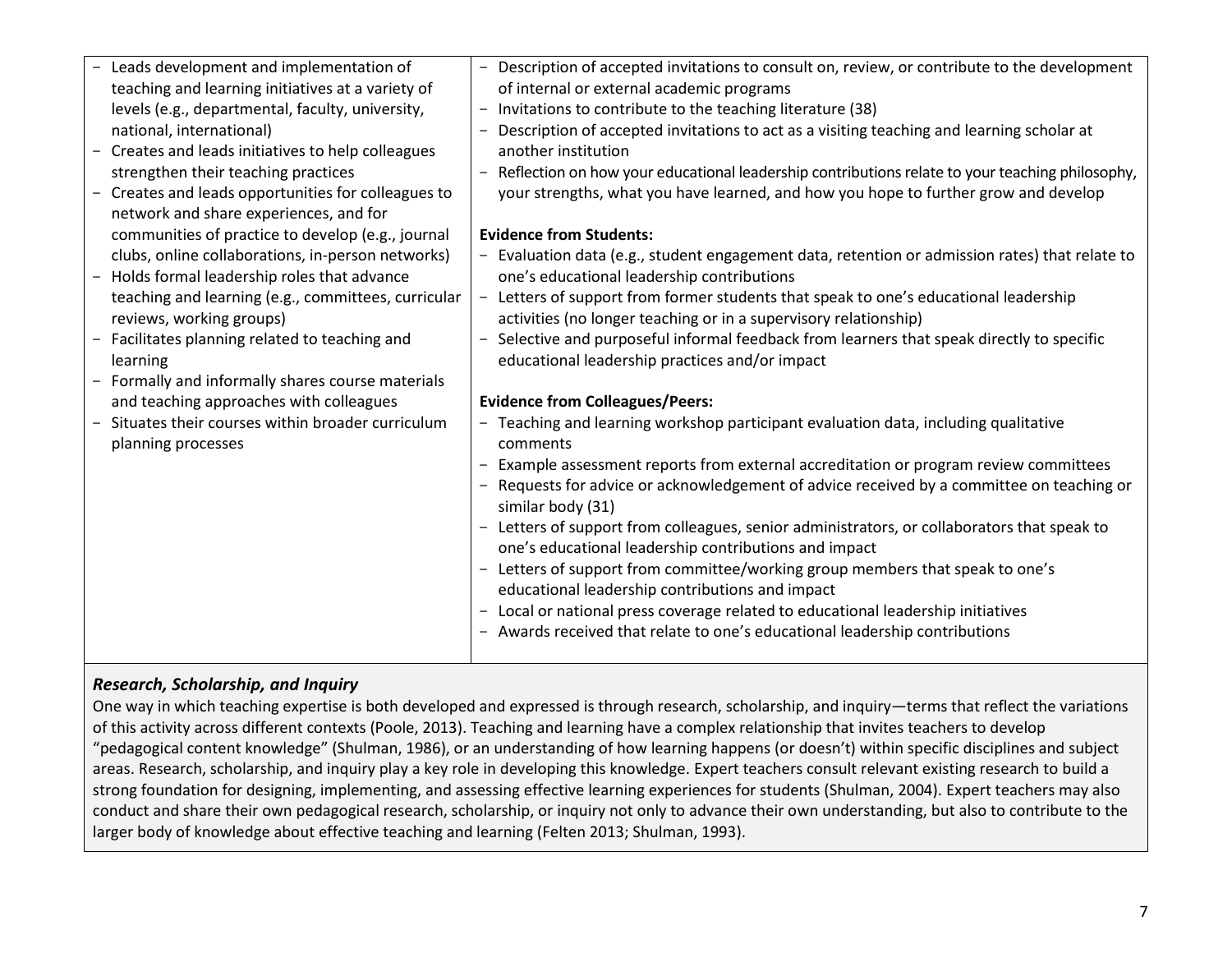|       | <b>Example Activities</b>                           | <b>Examples of Evidence</b>                                                                    |  |
|-------|-----------------------------------------------------|------------------------------------------------------------------------------------------------|--|
|       | Identifies curiosities about teaching and student   | <b>Evidence from Self:</b>                                                                     |  |
|       | learning                                            | - Self-reflective comments or artifacts that connect choices within one's teaching practice to |  |
|       | Becomes aware of teaching and learning research     | findings in discipline based education research and/or scholarship in teaching and learning    |  |
|       | and discipline-based educational research           | literature                                                                                     |  |
|       | literature                                          | - Documentation of course materials that reflect teaching and learning research                |  |
|       | Identifies people to have conversations with        | - Description of teaching and learning research projects and/or teaching and learning grants   |  |
|       | about teaching and learning scholarship and         | received and connecting these to teaching and learning literature and one's professional       |  |
|       | research                                            | development                                                                                    |  |
|       | Reads and reflects on the literature on teaching    | - Listing involvement (participation, presentation) in non-peer reviewed events where          |  |
|       | and learning                                        | teaching and learning research ideas are discussed with colleagues                             |  |
|       | Applies scholarship in teaching and learning and    | - Editor or peer reviewer for teaching and learning or scholarship of teaching and learning    |  |
|       | discipline-based educational research to improve    | publication                                                                                    |  |
|       | one's teaching practice and students' learning      | - Editor or contributor to a professional journal on teaching one's subject (25)               |  |
|       | - Prepares a textbook or other instructional        | - List and description of teaching and learning grants received                                |  |
|       | materials such as on-line 'courseware' (24)         | - List and description collaborative partnerships and research projects initiated              |  |
|       | - Asks questions about one's students' learning and | - Future goals related to teaching and learning research, scholarship, and inquiry             |  |
|       | its relationship to teaching                        | - Reflections on your teaching and learning research, and other evidence (i.e., evidence from  |  |
|       | - Conducts research on one's own teaching or        | students and colleagues)—how these strategies and supporting material link back to your        |  |
|       | course (19)                                         | teaching philosophy, what they say about your strengths and accomplishments, what              |  |
|       | - Collects evidence of students' learning           | you've learned, and how you will continue to grow and improve                                  |  |
|       | Participates in local conferences and events to     |                                                                                                |  |
|       | share knowledge related to teaching and learning    | <b>Evidence from Students:</b>                                                                 |  |
|       | Engages in research, scholarship, and inquiry with  | - Summary of quantitative and/or quantitate data collected as part of a systematic inquiry to  |  |
| peers |                                                     | inform one's teaching                                                                          |  |
|       | Assesses the efficacy of high-impact teaching and   | - Themes in student data and feedback that characterize students' learning experiences         |  |
|       | learning practices                                  | Description and documentation of ethical research/scholarly/inquiry strategies for             |  |
|       | Develops approaches to teaching that are            | providing a variety of student feedback and data on their learning (e.g., focus groups,        |  |
|       | informed by research, critical reflection (e.g.,    | surveys, setting up students as representatives to provide a formal lens to provide            |  |
|       | examining one's own context and assumptions),       | feedback)                                                                                      |  |
|       | and discussions with peers                          | - Selective and purposeful informal feedback from students who have been involved in           |  |
|       | Contributes to the knowledge and practices of the   | scholarly teaching projects (e.g., peer mentors, TAs or research assistants hired to work on   |  |
|       | broader academic community (e.g., conference        | development projects)                                                                          |  |
|       | presentations, publications) to expand and          | - Letters of support from former students (no longer teaching or in a supervisory              |  |
|       | advance the practice and scholarship of teaching    | relationship) commenting on how their involvement in scholarly teaching project                |  |
|       | and learning                                        | experiences has affected their learning and growth                                             |  |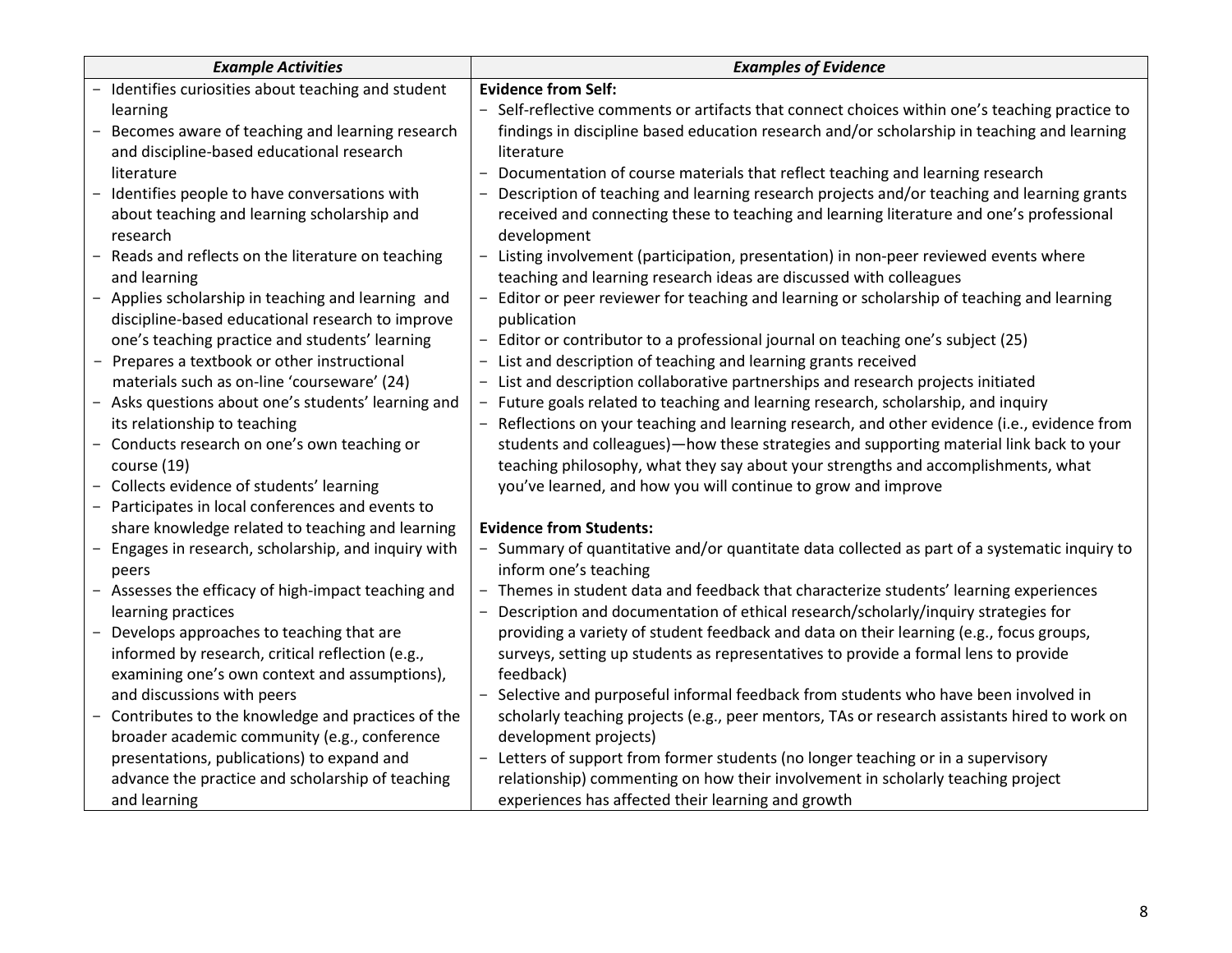| <b>Evidence from Colleagues/Peers:</b>                                 | - Peer-reviewed publications and presentations related to inquiry and scholarship in teaching   |
|------------------------------------------------------------------------|-------------------------------------------------------------------------------------------------|
| - Invitation to speak on teaching and learning research topic          | - Evidence of impact on peers' scholarship (citations, others' application of one's scholarship |
| and learning                                                           | in teaching and learning and/or discipline-based educational research contributions)            |
| related to inquiry, research, and scholarship in teaching and learning | Selective and purposeful informal feedback from peers that speak to one's contributions         |
| and scholarship in teaching and learning                               | Letters from colleagues/peers that speak to one's contributions related to inquiry, research,   |

#### **References:**

- Arthur, L. (2016). Communities of practice in higher education: professional learning in an academic career. *International Journal for Academic Development*, *21*(3): 230-241.
- Canadian Association of Graduate Studies (CAGS) (2008). Guiding principles for graduate student supervision. Retrieved from: [https://cags.ca/documents/publications/working/Guiding%20Principles%20for%20Graduate%20Student%20Supervision%20in%20Canada%20-](https://cags.ca/documents/publications/working/Guiding%20Principles%20for%20Graduate%20Student%20Supervision%20in%20Canada%20-%20rvsn7.pdf) [%20rvsn7.pdf](https://cags.ca/documents/publications/working/Guiding%20Principles%20for%20Graduate%20Student%20Supervision%20in%20Canada%20-%20rvsn7.pdf)
- Canadian Association of University Teachers (CAUT) (2018). *CAUT Teaching Dossier*. Retrieved fro[m https://www.caut.ca/sites/default/files/caut-teaching](https://www.caut.ca/sites/default/files/caut-teaching-%09dossier_2018-11_online_version.pdf)[dossier\\_2018-11\\_online\\_version.pdf](https://www.caut.ca/sites/default/files/caut-teaching-%09dossier_2018-11_online_version.pdf)
- Carmichael, D. L., and Martens, R. P. (2012). Midwestern magic: Iowa's statewide initiative engages teachers, encourages leadership, and energizes student learning. *Journal of Staff Development 33*(3). 22-26.
- Creanor, L. (2014). Raising the profile: An institutional case study of embedding scholarship and innovation through distributive leadership. *Innovations in Education and Teaching International*, *51*(6), 573-583.
- Felten, P. (2013). [Principles of good practice in SoTL](http://tlijournal.com/tli/index.php/TLI/article/view/39)*. Teaching & Learning Inquiry, 1*(1), 121-125.
- Foote, K. E. & Solem, M. N. (2009). Toward better mentoring for early career faculty: Results of a study of US geographers. *International Journal for Academic Development*, *14*(1), 47-58.
- Hendry, G. D. & Dean, S. J. (2002). Accountability, evaluation and teaching expertise in higher education. *International Journal of Academic Development, 7*(1), 75-82.
- Johnson, B. (2007). Transformational supervision: When supervisors mentor. *Professional Psychology: Research and Practice*, *38*(3), 259-267.
- Jones, S., Lefoe, G., Harvey, M., & Ryland, K. (2012). Distributed leadership: A collaborative framework for academics, executives and professionals in higher education. *Journal of Higher Education Policy and Management*, *34*(1), 67-78.
- Kenny, N., Berenson, C., Chick, N., Johnson, C., Keegan, D., Read, E., & Reid, L. (2017, October). *A developmental framework for teaching expertise in postsecondary education.* Poster presented at the International Society for the Scholarship of Teaching and Learning Conference, Calgary, Alberta, Canada. Retrieved from: [http://connections.ucalgaryblogs.ca/2017/11/04/developing-a-learning-culture-a-framework-for-the-growth-of-teaching](http://connections.ucalgaryblogs.ca/2017/11/04/developing-a-learning-culture-a-framework-for-the-growth-of-teaching-expertise/)[expertise/](http://connections.ucalgaryblogs.ca/2017/11/04/developing-a-learning-culture-a-framework-for-the-growth-of-teaching-expertise/)